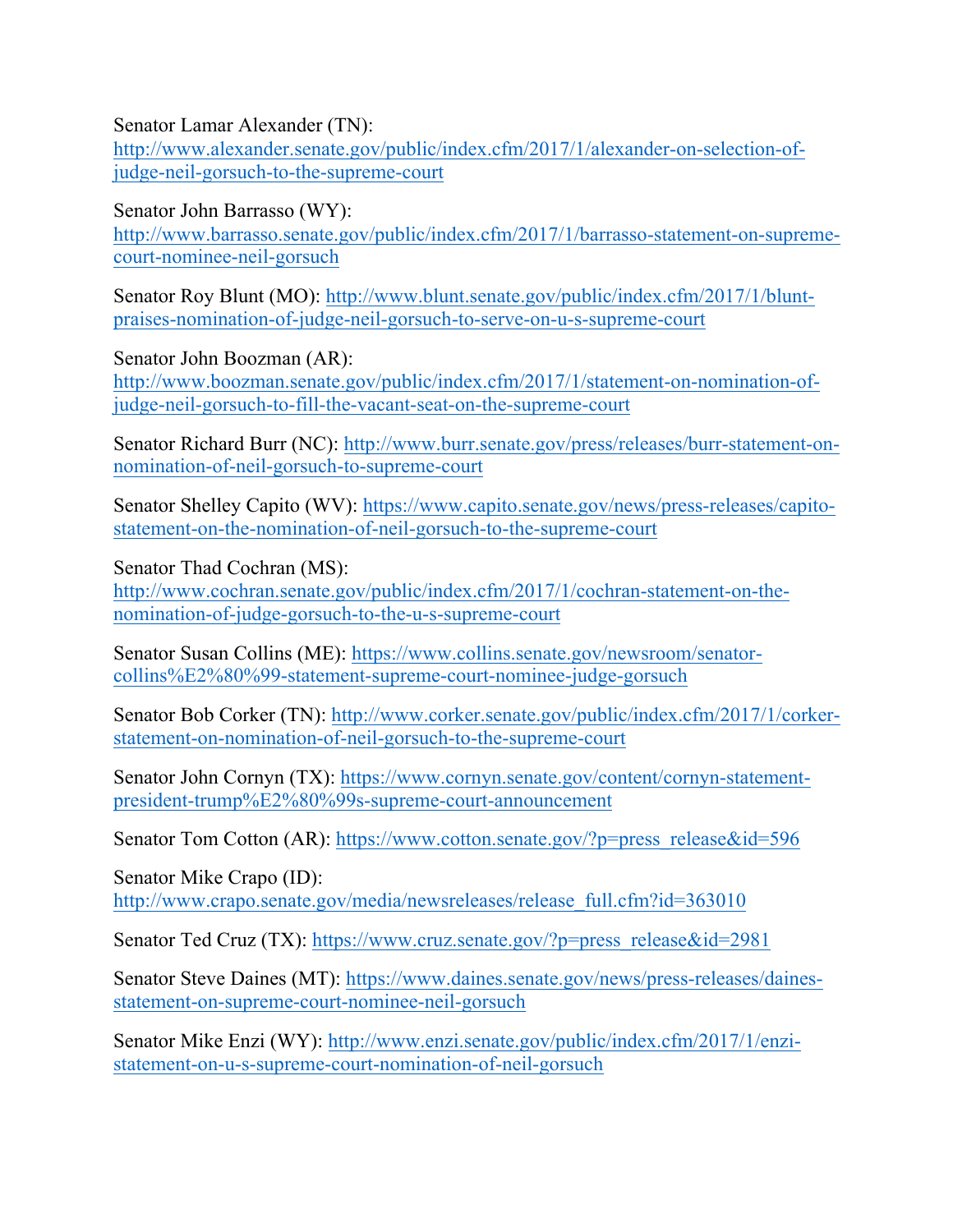Senator Joni Ernst (IA): http://www.ernst.senate.gov/public/index.cfm/2017/1/ernststatement-on-scotus-nominee

Senator Deb Fischer (NE): http://www.fischer.senate.gov/public/index.cfm/2017/1/fischer-statement-on-u-ssupreme-court-nominee-neil-gorsuch

Senator Jeff Flake (AZ): http://www.flake.senate.gov/public/index.cfm/pressreleases?ID=5448A56D-3F8E-4927-8633-EA6A672666D6

Senator Cory Gardner (CO): https://www.gardner.senate.gov/newsroom/pressreleases/gardner-meets-with-supreme-court-nominee-judge-neil-gorsuch

Senator Lindsey Graham (SC): https://twitter.com/LindseyGrahamSC/status/826606995146956800

Senator Chuck Grassley (IA): http://www.grassley.senate.gov/news/newsreleases/grassley-statement-supreme-court-nominee-neil-gorsuch

Senator Orrin Hatch (UT): http://utahpolicy.com/index.php/features/today-at-utahpolicy/12211-Press%20Release

Senator John Hoeven (ND): https://www.hoeven.senate.gov/news/newsreleases/hoeven-statement-on-presidents-supreme-court-nominee

Senator Jim Inhofe (OK): http://www.inhofe.senate.gov/newsroom/pressreleases/inhofe-statement-on-neil-gorsuch-for-scotus

Senator Johnny Isakson (GA): http://www.isakson.senate.gov/public/index.cfm/newsreleases?ID=C16A3189-9BE3-421A-A182-85EB90C247AB

Senator Ron Johnson (WI): https://www.ronjohnson.senate.gov/public/index.cfm/press-releases?ID=A564B107- C4B4-43DB-90FB-76D5424FEF8D

Senator James Lankford (OK): https://www.lankford.senate.gov/news/pressreleases/senator-lankford-the-american-people-have-spoken-on-the-future-of-thesupreme-court

Senator Mike Lee (UT): https://www.lee.senate.gov/public/index.cfm/pressreleases?ID=8AC2CB66-C66F-4F5B-AA57-13435C574A60

Senator John McCain (AZ): http://www.mccain.senate.gov/public/index.cfm/pressreleases?ID=018CC8B8-4273-48C5-8F75-76E305C98853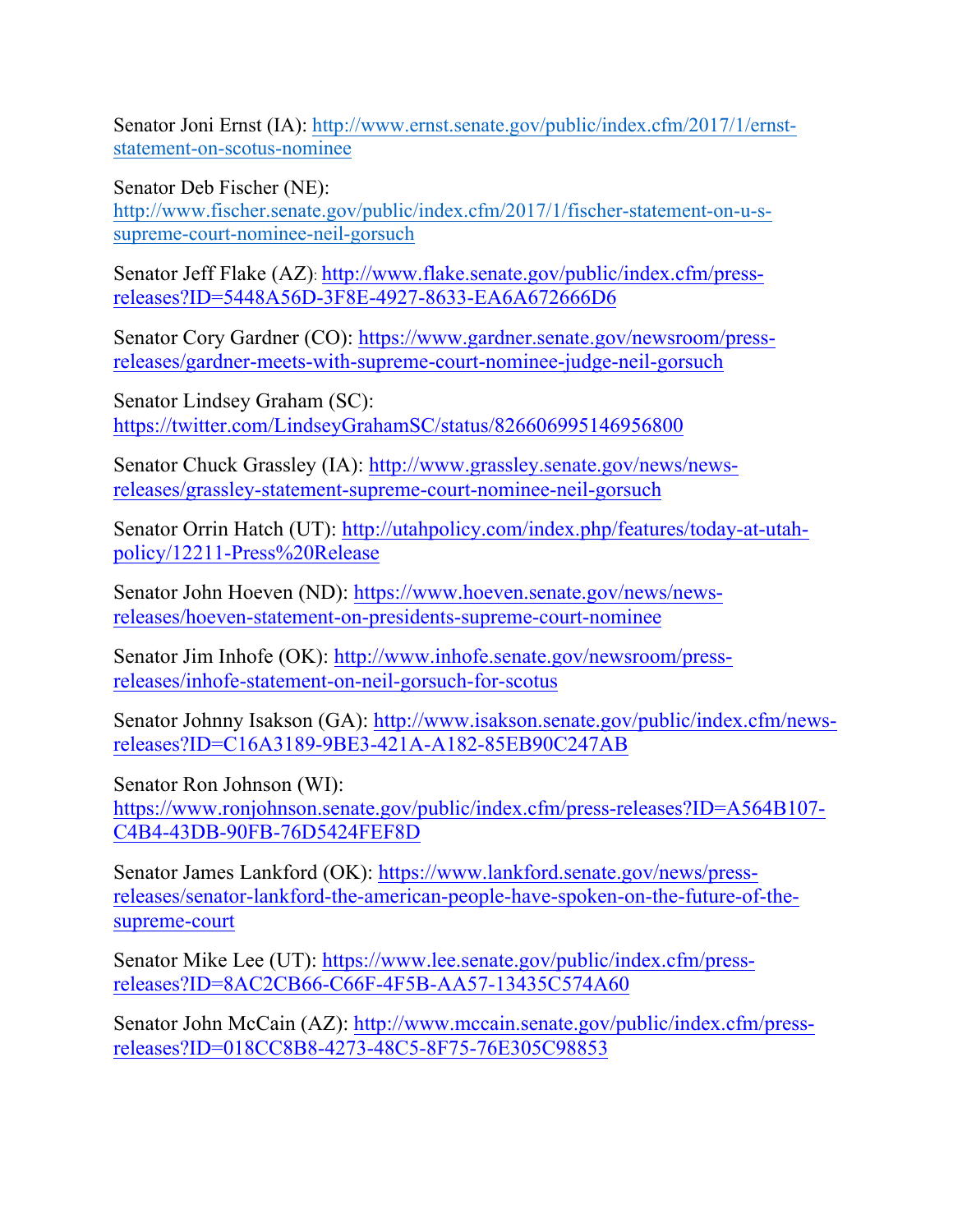Senator Mitch McConnell (KY):

http://www.mcconnell.senate.gov/public/index.cfm/pressreleases?ID=DE57614D-EBDA-4424-A6A6-16131C119E68

Senator Lisa Murkowski (AK):

https://www.murkowski.senate.gov/press/release/murkowski-statement-on-presidenttrumps-supreme-court-nominee

Senator Rand Paul (KY): https://twitter.com/RandPaul/status/826597175304081412?ref\_src=twsrc%5Egoogle %7Ctwcamp%5Eserp%7Ctwgr%5Etweet

Senator David Perdue (GA): http://www.perdue.senate.gov/news/pressreleases/senator-david-perdue-statement-on-president-trumps-supreme-courtnominee-

Senator Rob Portman (OH): http://www.portman.senate.gov/public/index.cfm/pressreleases?ID=FDDCED3D-C607-46CF-BE53-3641995B29D0

Senator James Risch (ID): http://www.risch.senate.gov/public/index.cfm/pressreleases?ID=AE4C9CE8-068C-44D5-BE2E-3172933F6A12

Senator Pat Roberts (KS): http://www.roberts.senate.gov/public/index.cfm?p=PressReleases&ContentRecord\_id =389A0D9D-8491-4C82-AD63-1E4C6B2CCF51

Senator Marco Rubio (FL): https://www.rubio.senate.gov/public/index.cfm/pressreleases?ID=FA887AB9-2CC7-4C0A-8797- 45AB8A05350Ehttps://www.rubio.senate.gov/public/index.cfm/pressreleases?ID=FA887AB9-2CC7-4C0A-8797-45AB8A05350E

Senator Ben Sasse (NE): http://www.sasse.senate.gov/public/index.cfm/2017/1/sassestatement-on-supreme-court

Senator Tim Scott (SC): https://www.scott.senate.gov/press-release/scott-statementpresident%E2%80%99s-scotus-nominee

Senator Richard Shelby (AL): http://www.shelby.senate.gov/public/index.cfm/newsreleases?ID=F04D2AF4-8FD4- 441A-A511-267656AE74F6

Senator Dan Sullivan (AK): http://www.sullivan.senate.gov/newsroom/pressreleases/sullivan-statement-on-nomination-of-neil-gorsuch-to-the-us-supreme-court